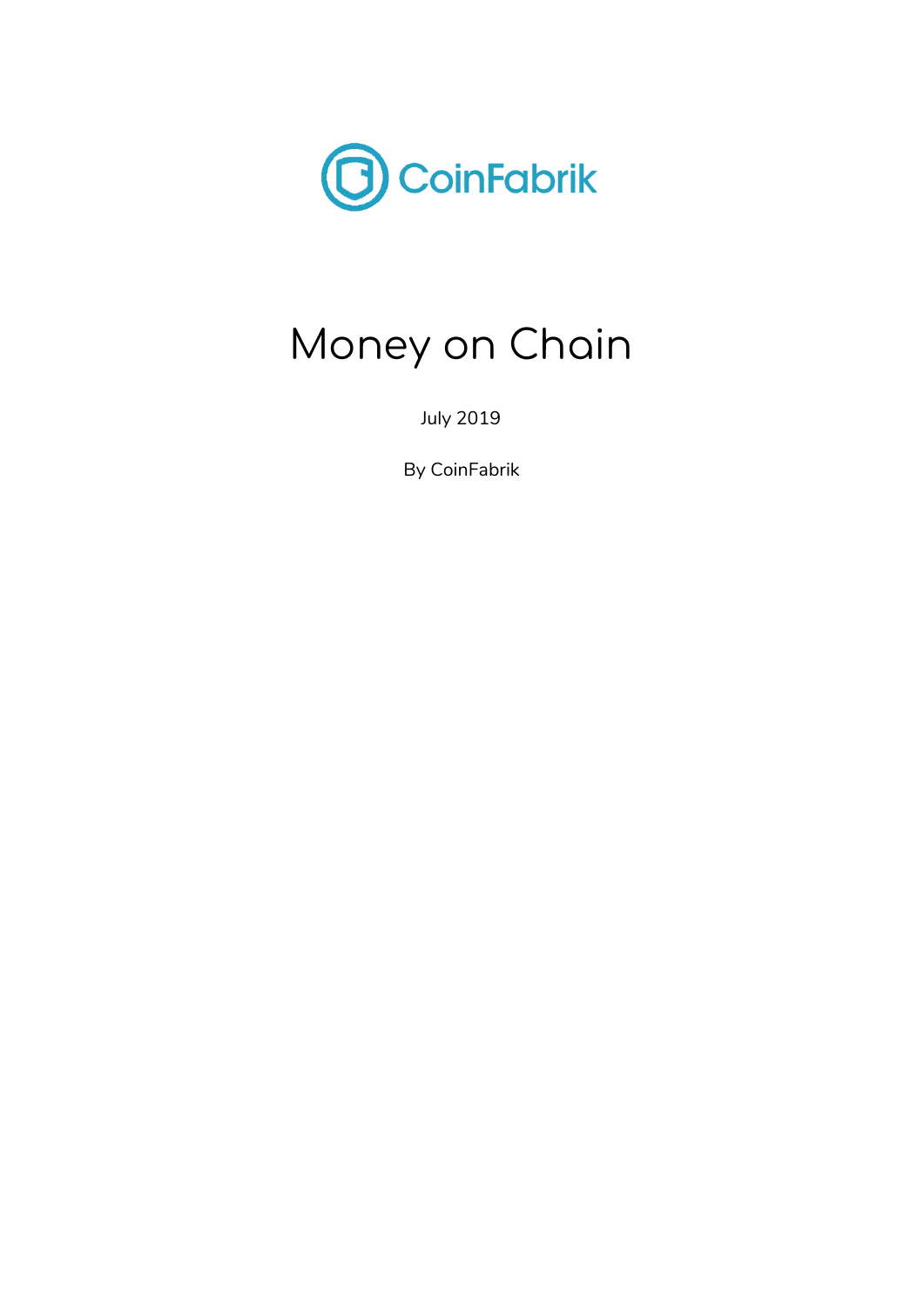| Introduction                                                                                                                                                                                                                                                                                                                             | 3                                                   |
|------------------------------------------------------------------------------------------------------------------------------------------------------------------------------------------------------------------------------------------------------------------------------------------------------------------------------------------|-----------------------------------------------------|
| <b>Executive Summary</b>                                                                                                                                                                                                                                                                                                                 | 3                                                   |
| Contracts                                                                                                                                                                                                                                                                                                                                | 3                                                   |
| Analyses performed                                                                                                                                                                                                                                                                                                                       | $\overline{4}$                                      |
| <b>Detailed findings</b><br>Medium severity<br>Usage of array deletes may surpass gas limits<br>Minor severity<br>Conflicts on secure contract initialization<br>Storage variable with the same name<br>Old solidity version<br>Unhelpful variables names<br>Missing message in requires<br><b>Observations/Remarks</b><br>Upgradability | 5<br>5<br>5<br>5<br>5<br>6<br>6<br>6<br>7<br>7<br>7 |
| Conclusion                                                                                                                                                                                                                                                                                                                               | 7                                                   |
| Appendix: Audited files                                                                                                                                                                                                                                                                                                                  | 9                                                   |
| <b>Appendix: Function Analysis</b><br>How to read the graphs<br><b>Fallback function</b><br>The mintBPro function<br>The mintBProx function<br>The mintDoc function<br>The redeemBPro function<br>The redeemBProx function<br>The redeemFreeDoc function                                                                                 | 11<br>11<br>11<br>12<br>13<br>14<br>14<br>15<br>15  |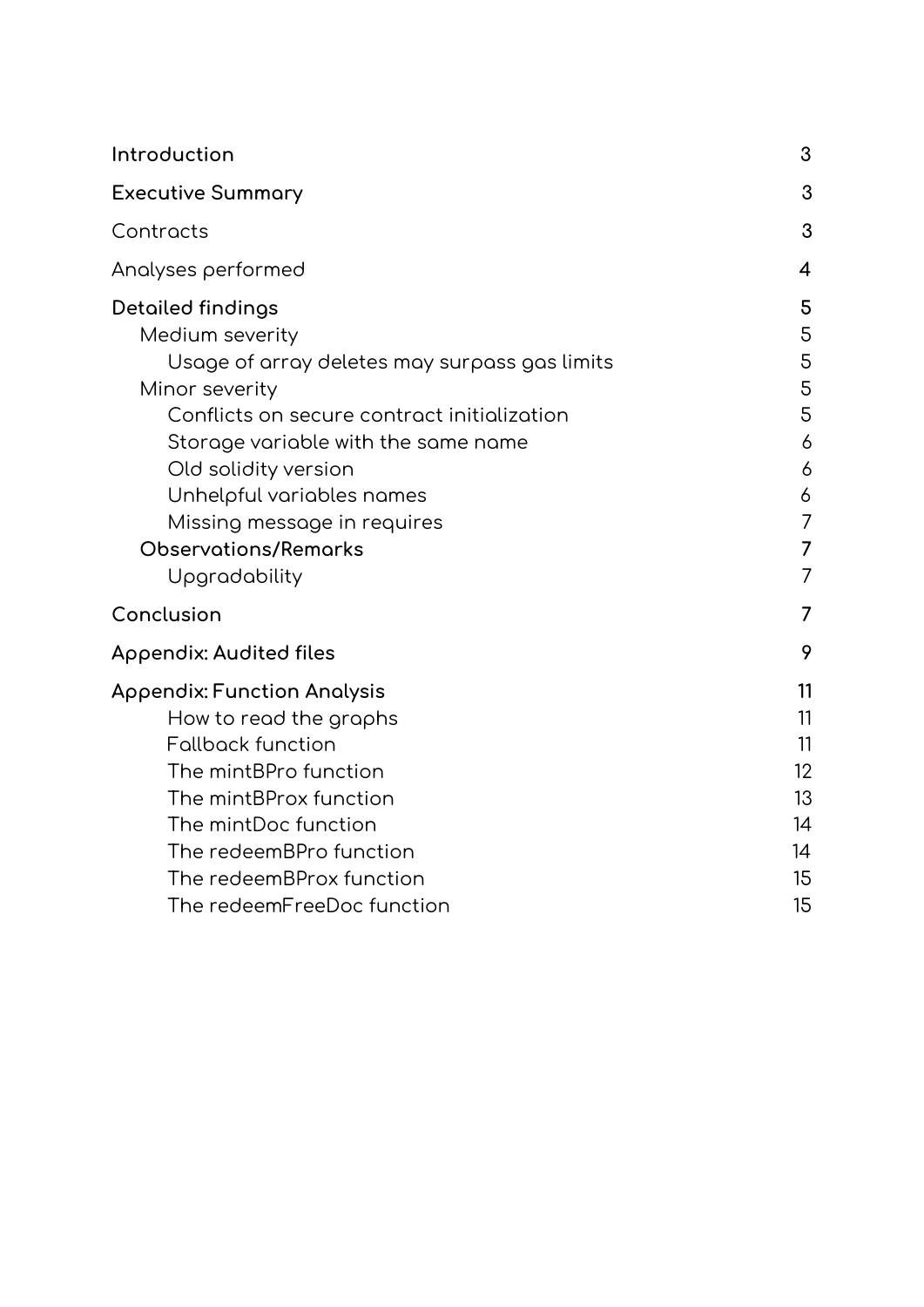## <span id="page-2-0"></span>Introduction

CoinFabrik was asked to audit the contracts for the Money On Chain project. We will provide an executive summary of our discoveries, a short description of the project, the methodology used, the details of our findings and will finish with our conclusion of the code audited.

There are two appendices that include the listing of contracts audited and our analysis of the more important public functions of the contracts.

## <span id="page-2-1"></span>Executive Summary

This is the second audit we perform on the code of the Money On Chain project. We didn't found issues with critical or high risk.

We found one issue with medium risk since it involves the contracts initialization. From our tests it cannot be exploited. We notified the team so they document it properly or make proper fixes.

There are a few minor issues/enhancements that do not affect the contract functionality, for example contracts variable with helpful names, or some error conditions which will not generate a message.

## <span id="page-2-2"></span>Contracts

The contracts audited are from the Money on Chain project. The audited contracts consist of 3 distinct functionalities:

- Money On Chain: Money On Chain is a suite of smart contracts dedicated to providing a bitcoin-collateralized stable-coin.
- Governance: A suite of smart contracts dedicated to providing a governance system which is generic enough to work without knowing the system to be governed.
- Oracle: Money on Chain USD-BTC price provider.

The following dependency graph shows the most important contracts from the Money On Chain repository: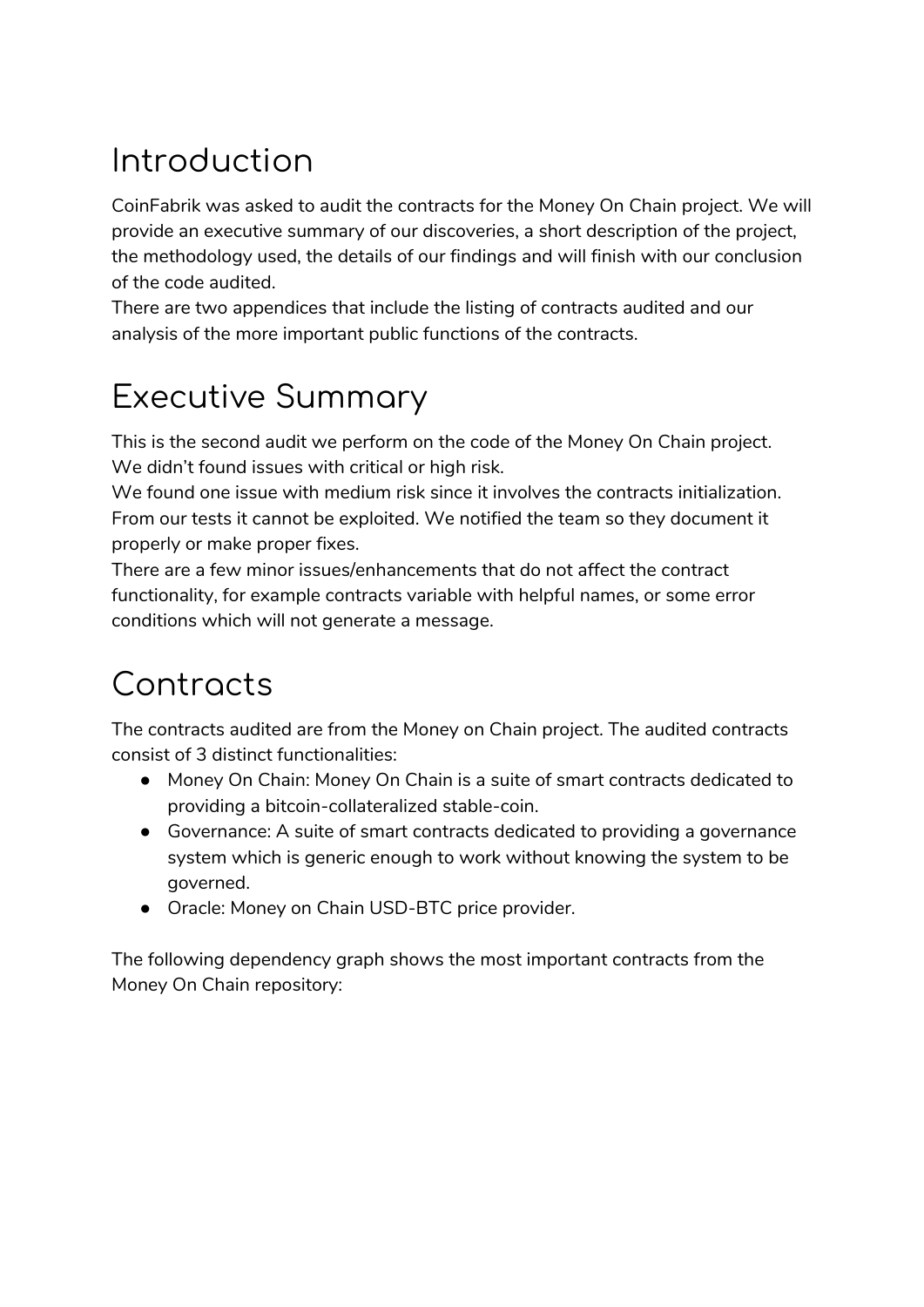

<span id="page-3-0"></span>Note: The dashed lines indicate composition and the solid lines indicate inheritance.

## Analyses performed

The following analyses were performed:

- Misuse of the different call methods: call.value(), send() and transfer().
- Integer rounding errors, overflow, underflow and related usage of SafeMath functions.
- Old compiler version pragmas.
- Race conditions such as reentrancy attacks or front running.
- Misuse of block timestamps, assuming anything other than them being strictly increasing.
- Contract softlocking attacks (DoS).
- Potential gas cost of functions being over the gas limit.
- Missing function qualifiers and their misuse.
- Fallback functions with a higher gas cost than the one that a transfer or send call allows.
- Fraudulent or erroneous code.
- Gode and contract interaction complexity.
- Wrong or missing error handling.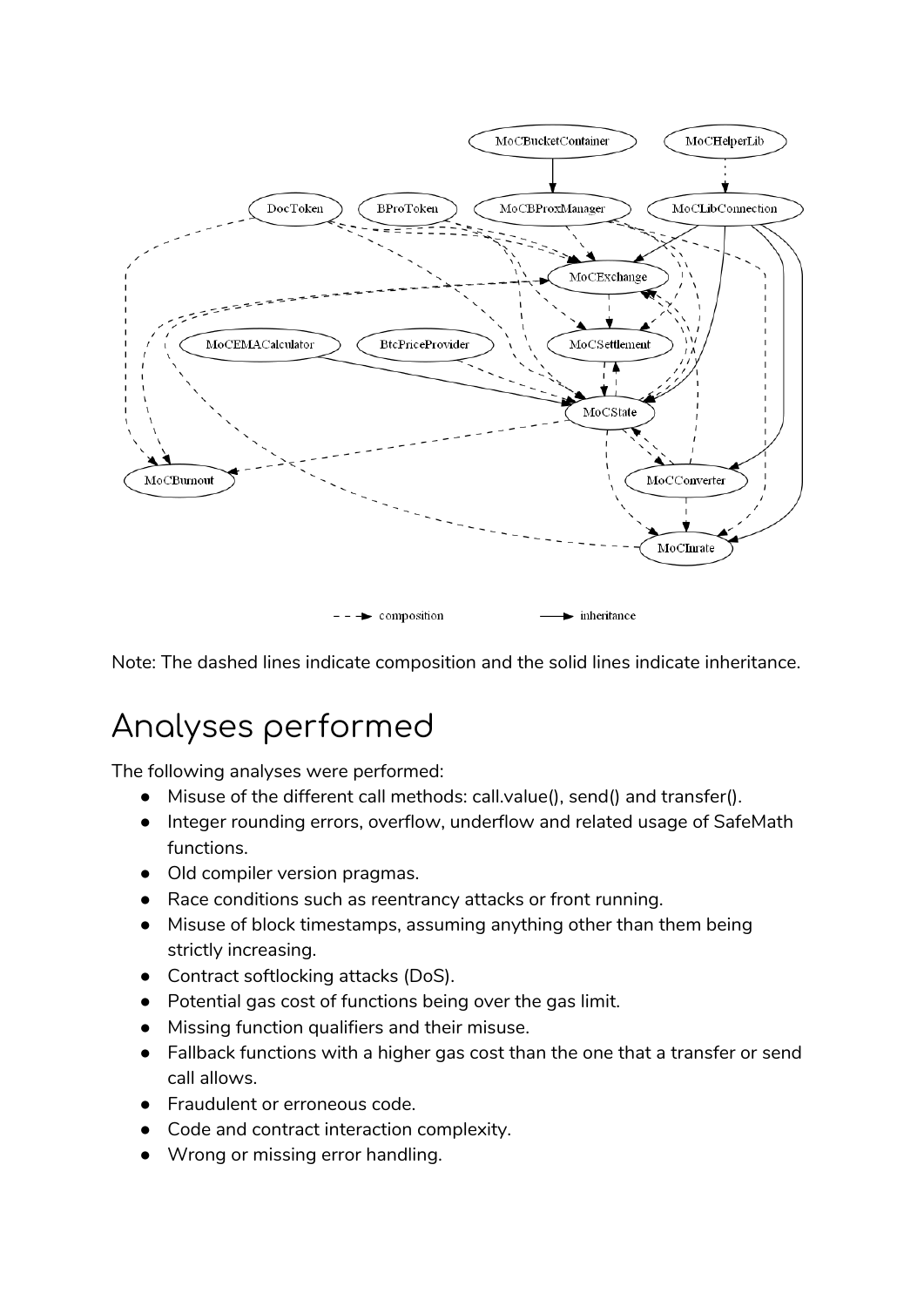- Potential overuse of transfers in a transaction might produce unnecessary fees. Withdrawal pattern should be used instead.
- Insufficient analysis of the function input requirements.

## <span id="page-4-0"></span>Detailed findings

### <span id="page-4-1"></span>Medium severity

<span id="page-4-2"></span>Usage of array deletes may surpass gas limits

Array deletes have a linear cost even when they reimburse gas. Gas reimburse is applied after the gas limit checks are done. Therefore even if the final gas calculation lies below the gas limit the transaction may still fail if it surpassed the gas limit at some point.

For this reason a delete operation can fail due to gas costs if the array is big enough leading to DoS. There are two array deletes. One in *MoCSettlement*:

```
function clear() public onlyWhitelisted(msg.sender) {
    delete redeemQueue;
}
and one in MoCBucketContainer:
function clearBucketBalances(bytes32 bucketName) public
onlyWhitelisted(msg.sender) {
    MoCBucket storage bucket = mocBuckets[bucketName];
    bucket.nBPro = 0;
```
delete bucket.activeBalances;

}

We recommend revising the gas cost of these operations. You may need to add paging to these operations.

### <span id="page-4-3"></span>Minor severity

<span id="page-4-4"></span>Conflicts on secure contract initialization

The project uses ZeppelinOS to allow upgrades without having to migrate contract's data. To achieve this it has inherit from *Initializable* from ZeppelinOS which provides a modifier *initializer* for secure initialization of upgradeable contracts.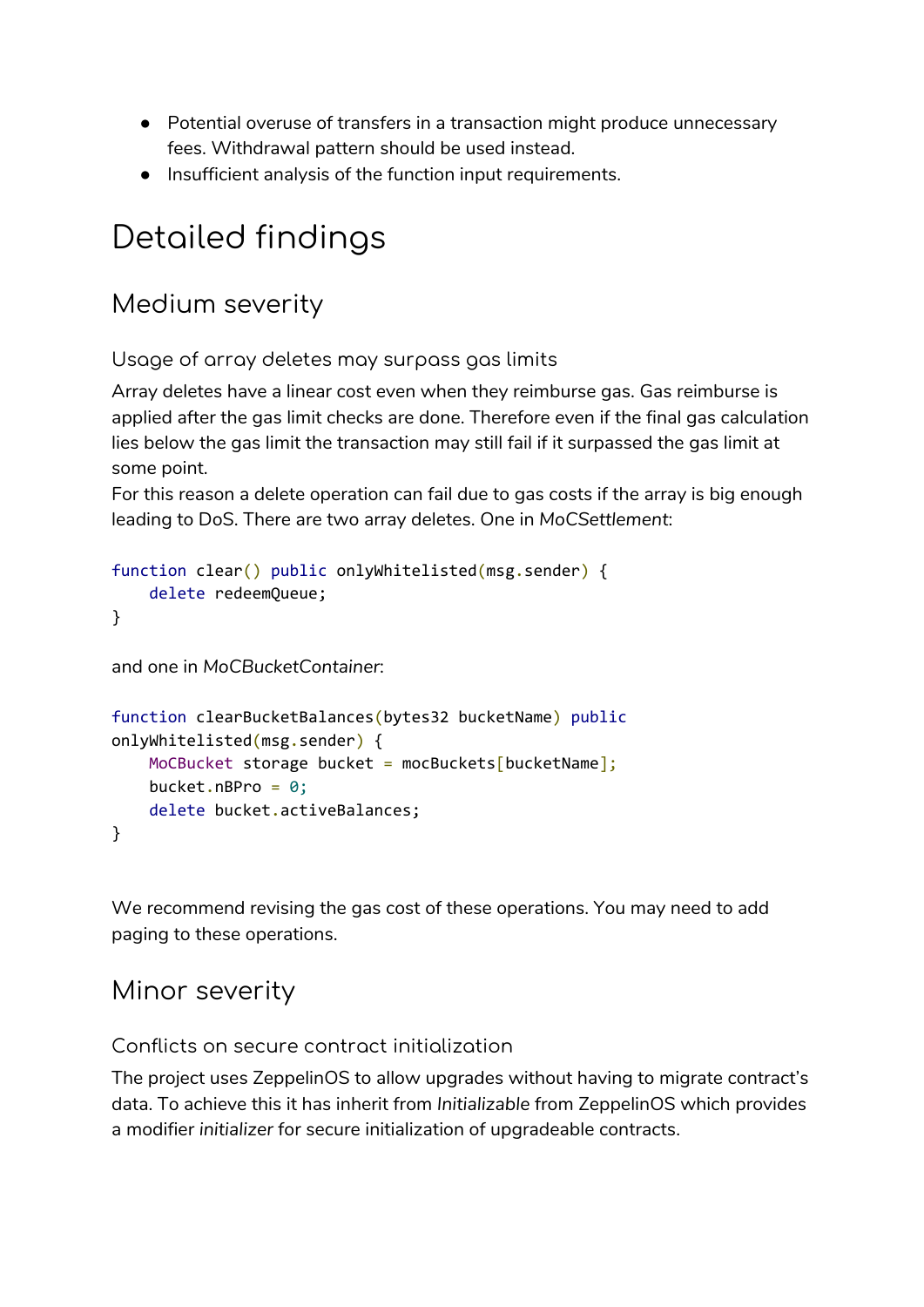But it also inherits from *MoCBase*, which provides a similar modifier *onInitialization* to protect the contract against unsecure initialization.

This is an issue, I*nitializable* assumes the first function to be called will be modified by *initializer* to ensure that only that function will set *initialized* to *true* after returning. But this is not what happens, as the first function is *onInitialization* which later initializes *Stoppable* which is *Initializable*. if another contract using *Initializable* was inherited and initialized by this function, it will fail as Stoppable already set *initialized* to *true*.

We recommend only using the ZeppelinOS version to avoid these types of issues in the future.

### <span id="page-5-0"></span>Storage variable with the same name

The MoC contract inherits from *Initializable* and *MoCBase*. They use a variable with the same name *initialized*, it is private in ZeppelinOS but it is internal in MoCBase which allows access from derived contracts. Since solidity allows multiple inheritance and uses C3 linearization to determine the precedence order it is possible that a change in the inheritance order in a derived contract will affect the variable being referenced.

We suggest to always declare variables with the least possible scope, since *initialized* is not used outside of MoCBase is better to declare it as private.

### <span id="page-5-1"></span>Old solidity version

The contracts for the Oracle project require solidity version 0.4.24 which was released on May 2018. While we didn't find any vulnerability related to using this specific version, we recommend upgrading to a more recent version as many issues and ambiguities get fixed in each release. If contracts can't be upgraded to v0.5 you should consider using v0.4.26 the latest version of the v0.4 branch. For example in *oracle\contracts\price-feed\price-feed.sol* we have:

```
pragma solidity \sqrt{0.4.23};
```
### <span id="page-5-2"></span>Unhelpful variables names

There are a few instances in the Oracle contracts that variables and parameters have names that are not helpful to understand the code. For example function *read()* in *lib/value.sol*

```
function read() public view returns (bytes32) {
    bytes32 wut; bool haz;
    (wut, haz) = peek();
    require(haz, "haz-not");
    return wut;
}
```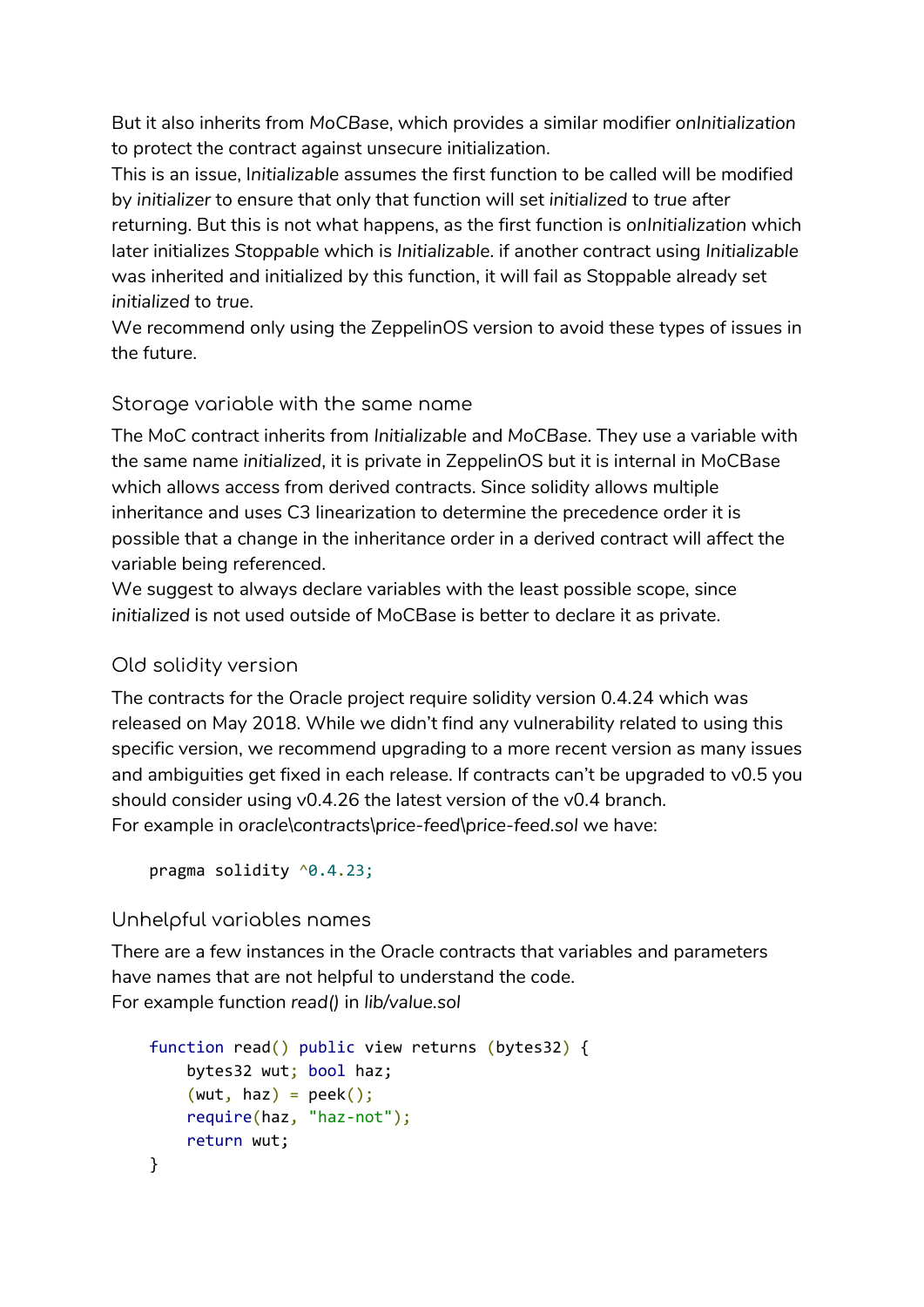### <span id="page-6-0"></span>Missing message in requires

The *require()* statement has an optional message parameter that will return in case of failure of the testing condition.

● oracle/contracts/lib/math.sol: the function *add()*, *sub()* and *mul()* have a require without message

```
function add(uint x, uint y) internal pure returns (uint z) {
    require((z = x + y) \ge x);
}
```
### <span id="page-6-1"></span>Observations/Remarks

### <span id="page-6-2"></span>Upgradability

A major change introduced to Money On Chain in the second audit was to make contracts upgradeable using ZeppelinOS.

One important benefit of this feature is that in case of bugs the contracts can be upgraded without requiring changes to third party tools or intervention from users. Also contracts data doesn't have to be migrated lowering costs.

This feature has the drawback that there is one special account that control the upgrade. It is possible for the entity controlling this account to upgrade the contracts to a completely different version without approval from users.

There is also a new feature in the contracts called "changers" that have similar but reduced implications. It allows the owner to grant permission to an arbitrary contract, the changer, for a single transaction to make changes to storage variables inside the project. That is, it allows the owner to modify multiple selected variables on different contracts in a single transaction, instead of multiple ones which may cause issues, by delegating the task to another deployed contract. Since the whitelisting is decided by the owner at the moment of the transaction it can be used to execute other changers that are not included in this audit. This is not considered a vulnerability since the variables that changers are allowed to mutate are pre-selected and it's similar to having other privileged functions that can alter parameters. It does however, increase the surface area for errors if not handled with care.

## <span id="page-6-3"></span>Conclusion

We consider the contracts to be well written and abundantly documented, they use reasonable recent version of popular frameworks like OpenZeppelin, ZeppelinOS and most code use solidity compiler version 0.5.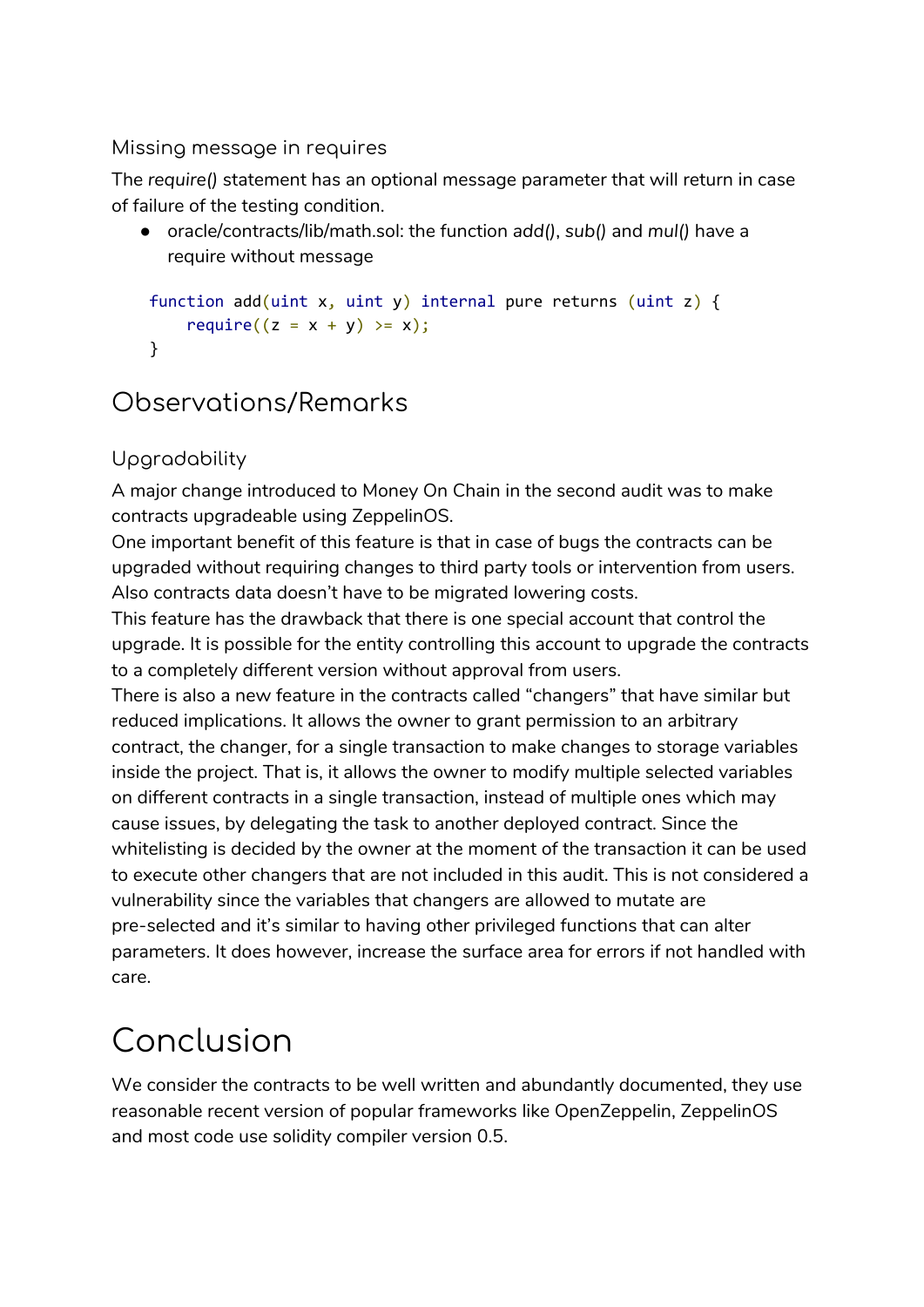We found a medium severity issue that is not exploitable regarding contracts initialization. A few minor issues that do not affect functionality and are about code style, using an old compiler version.

We also add the observation that upgradability can be considered a feature but it can also be considered a bug because it allows the owner to arbitrarily change the deployed bytecode.

**Disclaimer: This audit report is not a security warranty, investment advice, or an approval of the Money On Chain project since CoinFabrik has not reviewed its platform. Moreover, it does not provide a smart contract code faultlessness guarantee.**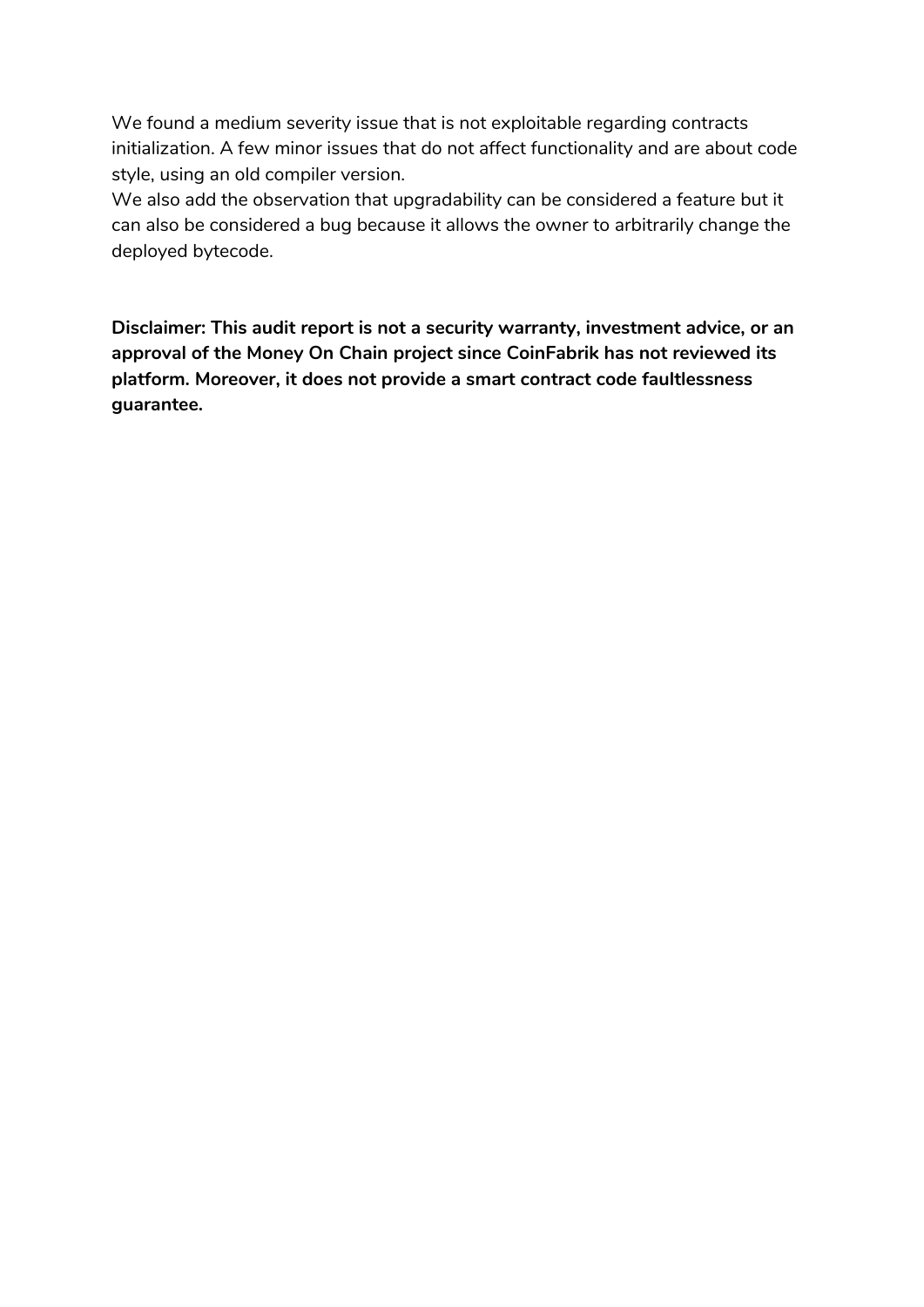## <span id="page-8-0"></span>Appendix: Audited files

The audited contracts grouped by project are:

| <b>Repository</b> | <b>Contract</b>                          | <b>Previous</b><br><b>Audit</b> |
|-------------------|------------------------------------------|---------------------------------|
| Governance        | ./Stopper/Stoppable.sol                  | <b>No</b>                       |
|                   | ./Upgradeability/UpgradeDelegator.sol    | No.                             |
|                   | ./ChangersTemplates/UpgraderTemplate.sol | <b>No</b>                       |
|                   | ./Governance/Governor.sol                | <b>No</b>                       |
|                   | ./Governance/Governed.sol                | <b>No</b>                       |
|                   | ./Stopper/Stopper.sol                    | <b>No</b>                       |
|                   | ./Governance/IGovernor.sol               | <b>No</b>                       |
|                   | ./Governance/ChangeContract.sol          | <b>No</b>                       |
|                   |                                          |                                 |
| <b>Oracle</b>     | ./medianizer/medianizer.sol              | <b>No</b>                       |
|                   | ./lib/math.sol                           | <b>No</b>                       |
|                   | ./lib/auth.sol                           | <b>No</b>                       |
|                   | ./price-feed/price-feed.sol              | <b>No</b>                       |
|                   | ./lib/value.sol                          | <b>No</b>                       |
|                   | ./lib/note.sol                           | <b>No</b>                       |
|                   | ./authority/MoCGovernedAuthority.sol     | <b>No</b>                       |
|                   | ./price-feed/feed-factory.sol            | <b>No</b>                       |
|                   | ./lib/thing.sol                          | <b>No</b>                       |
|                   | ./MocMedianizer.sol                      | <b>No</b>                       |
|                   |                                          |                                 |
| <b>MoC</b>        | ./MoCInrate.sol                          | Yes                             |
|                   | ./MoCState.sol                           | Yes                             |
|                   | ./base/PartialExecution.sol              | <b>No</b>                       |
|                   | ./MoC.sol                                | Yes                             |
|                   | ./MoCHelperLib.sol                       | Yes                             |
|                   | ./MoCSettlement.sol                      | Yes                             |
|                   | ./changers/MocInrateChanger.sol          | <b>No</b>                       |
|                   | ./MoCEMACalculator.sol                   | No                              |
|                   | ./changers/MocStateChanger.sol           | No                              |
|                   | ./changers/MocChanger.sol                | No                              |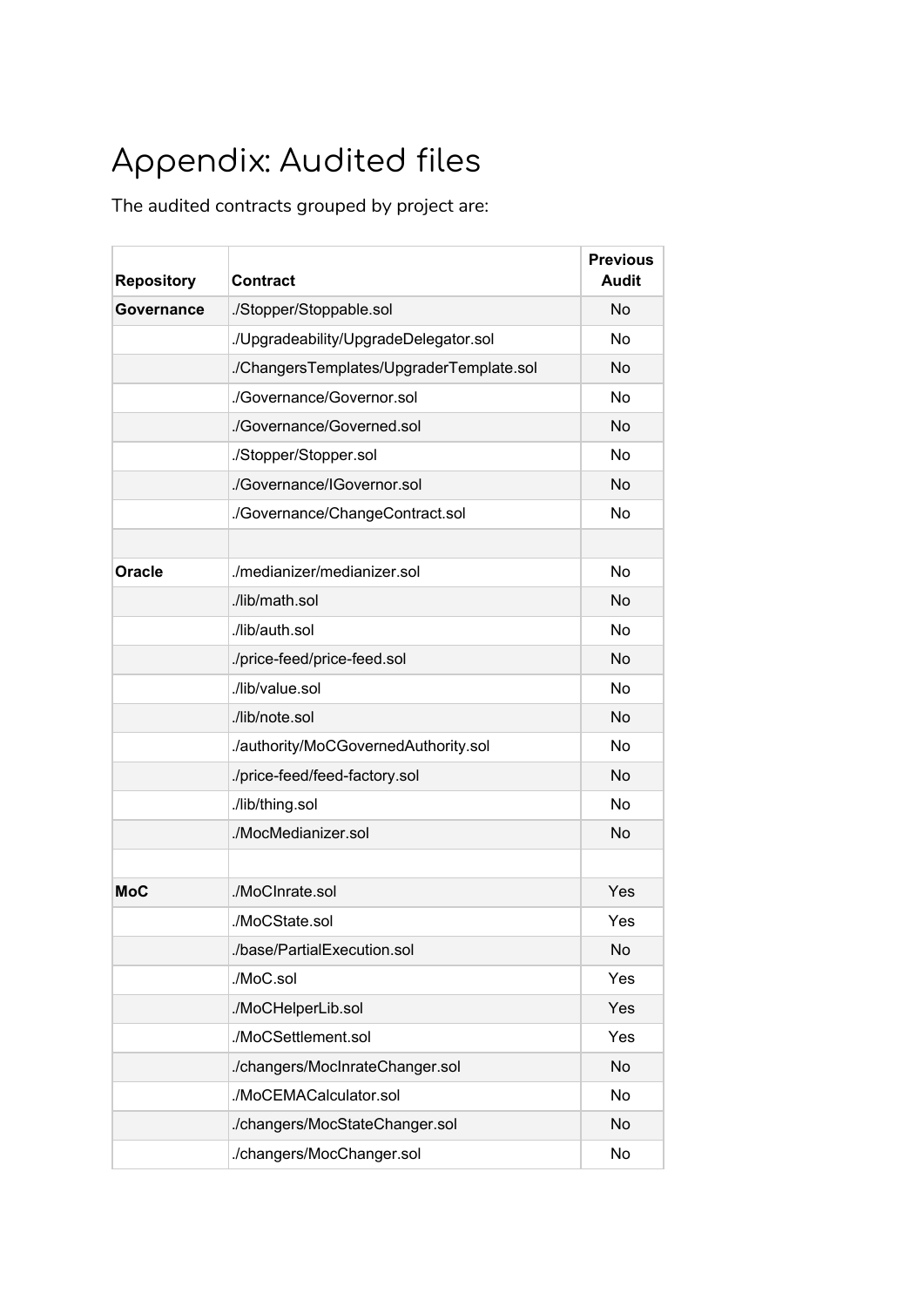| ./MoCBucketContainer.sol                     | Yes       |
|----------------------------------------------|-----------|
| ./changers/MoCBucketContainerChanger.sol     | <b>No</b> |
| ./changers/productive/PriceFeederAdder.sol   | <b>No</b> |
| ./MoCExchange.sol                            | Yes       |
| ./MoCBurnout.sol                             | Yes       |
| ./changers/MoCSettlementChanger.sol          | <b>No</b> |
| ./changers/productive/PriceFeederRemover.sol | <b>No</b> |
| ./changers/MoCStallSettlementChanger.sol     | <b>No</b> |
| ./changers/MoCRestartSettlementChanger.sol   | <b>No</b> |
| ./MoCBProxManager.sol                        | Yes       |
| ./MoCLibConnection.sol                       | Yes       |
| ./base/MoCConstants.sol                      | <b>No</b> |
| ./interface/BtcPriceFeed.sol                 | <b>No</b> |
| ./base/MoCBase.sol                           | Yes       |
| ./interface/BtcPriceProvider.sol             | <b>No</b> |
| ./MoCConverter.sol                           | Yes       |
| ./base/MoCWhitelist.sol                      | Yes       |
| ./base/MoCConnector.sol                      | Yes       |
| ./token/OwnerBurnableToken.sol               | Yes       |
| ./test-contracts/RevertingOnSend.sol         | Yes       |
| ./token/BProToken.sol                        | Yes       |
| ./token/DocToken.sol                         | Yes       |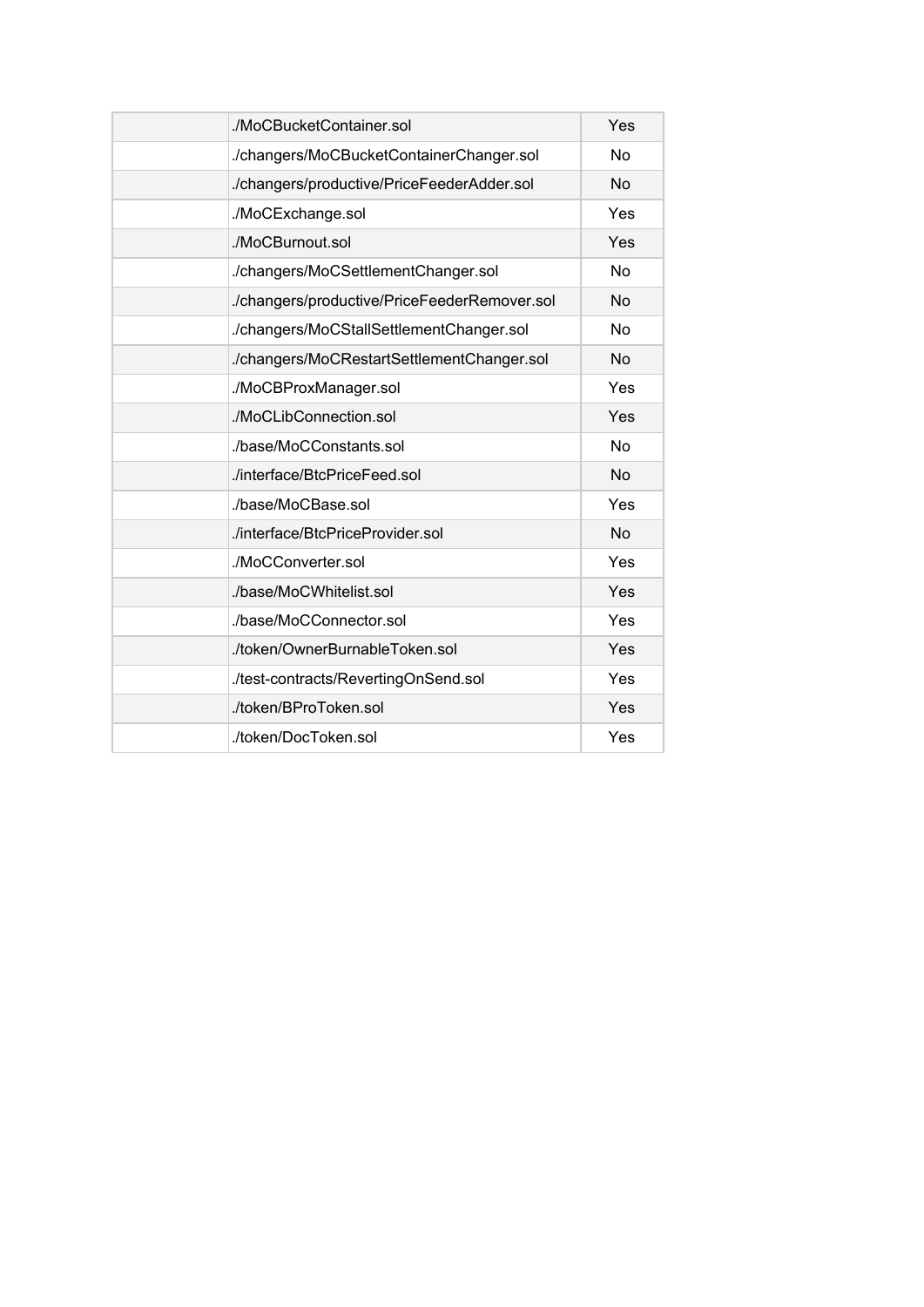## <span id="page-10-0"></span>Appendix: Function Analysis

The following graphs show the flow of a set of important functions in the Money On Chain project. Payable functions are the ones that send RBTC and Redeem functions are used to withdraw RBTC from the contract, so they are the main interaction point between the users and the project. These functions tend to be the most sensible and complex ones since they need to handle the currency. As such, they are the most prone to be vulnerable to attack vectors.

Since these functions span multiple contracts, which in turn implies a call stack per contract, a graph is useful to show how many of these contracts are reached and what specific functions they call for each case. The following graphs are meant to do that, specifying which contract, functions and point of entry may be reached. Note that this doesn't necessarily happen in a single call, as some functions may not get called depending on the state of the contracts and the input given.

#### <span id="page-10-1"></span>How to read the graphs

The graphs are coded to ease the analysis:

- Internal calls are represented by black arrows. Internal calls do not make a new call stack since they are made inside the same contract.
- External calls are represented by red arrows. External calls do create a new call stack entry, as they need to call a contract on a different address.
- Functions are represented by black boxes  $\Box$ , and these are grouped into individually deployed contracts represented by the blue boxes ▭.
- $\bullet$  Modifiers are represented by house shape  $\hat{a}$ , these are solidity constructs that decorate functions to provide functionality that is executed before and/or after the function that's being decorated.
- A dashed border implies the graph expands further from that node but was removed to simplify the graph.

<span id="page-10-2"></span>We include SVG version of the graphs in a separate attachment.

### Fallback function

The fallback function simply adds more balance (RBTCs) to the system. It also updates the bucket and the global variable which track this balance. It doesn't create any DoC token, BPro token or BProx instrument. Being simple, it doesn't consume much gas.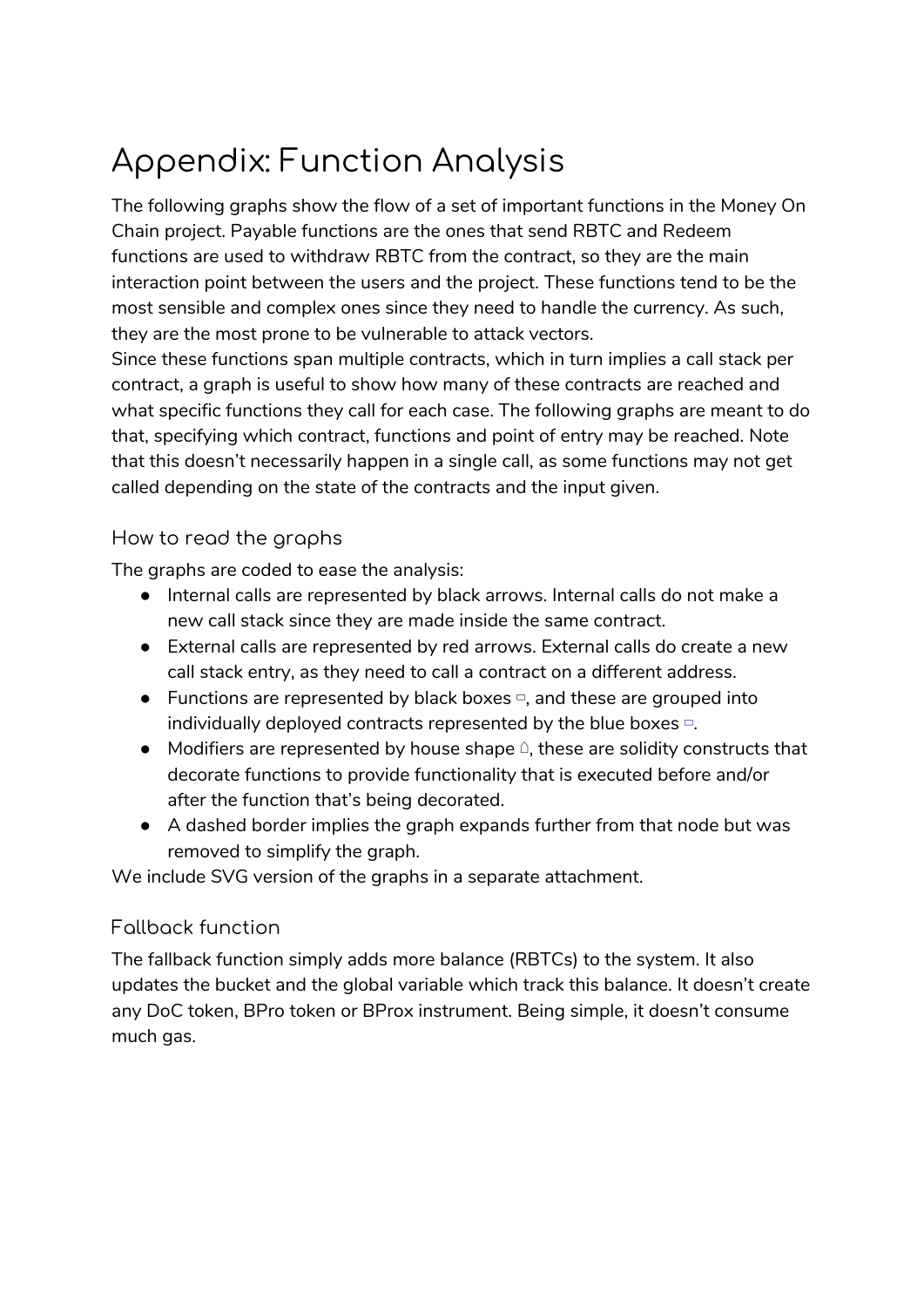

<span id="page-11-0"></span>Figure 1: Fallback function.

The mintBPro function

This function creates BProTokens in exchange for RBTC and assigns them to the user.

If a discount rate is applicable (Which happens when the *BProDiscount* state is set) a limited amount of tokens is bought at a discounted price, and the rest of the RBTC is used to buy tokens at a normal rate.

The contract MoCConverter is used as a bridge that combines the values saved in MoCState and the functions in MoCHelperLib which contain the formulas. This allows the contract to provide easy access to conversion functions, which are needed to calculate the discount price. Even though there are many interactions between the contracts, most of it is retrieving values that are needed for the calculations, plus making the calculations themselves which reside in separate contracts.

The BProToken is obviously called, to mint the corresponding tokens that were bought, only the MoCExchange is able to mint tokens as it is the owner of the token contract.

As with the fallback function, it also updates the bucket and the global variables which track both the RBTC given to the contract and the tokens bought.

Since no part of this function varies with the input or the state, the gas consumption should not vary greatly.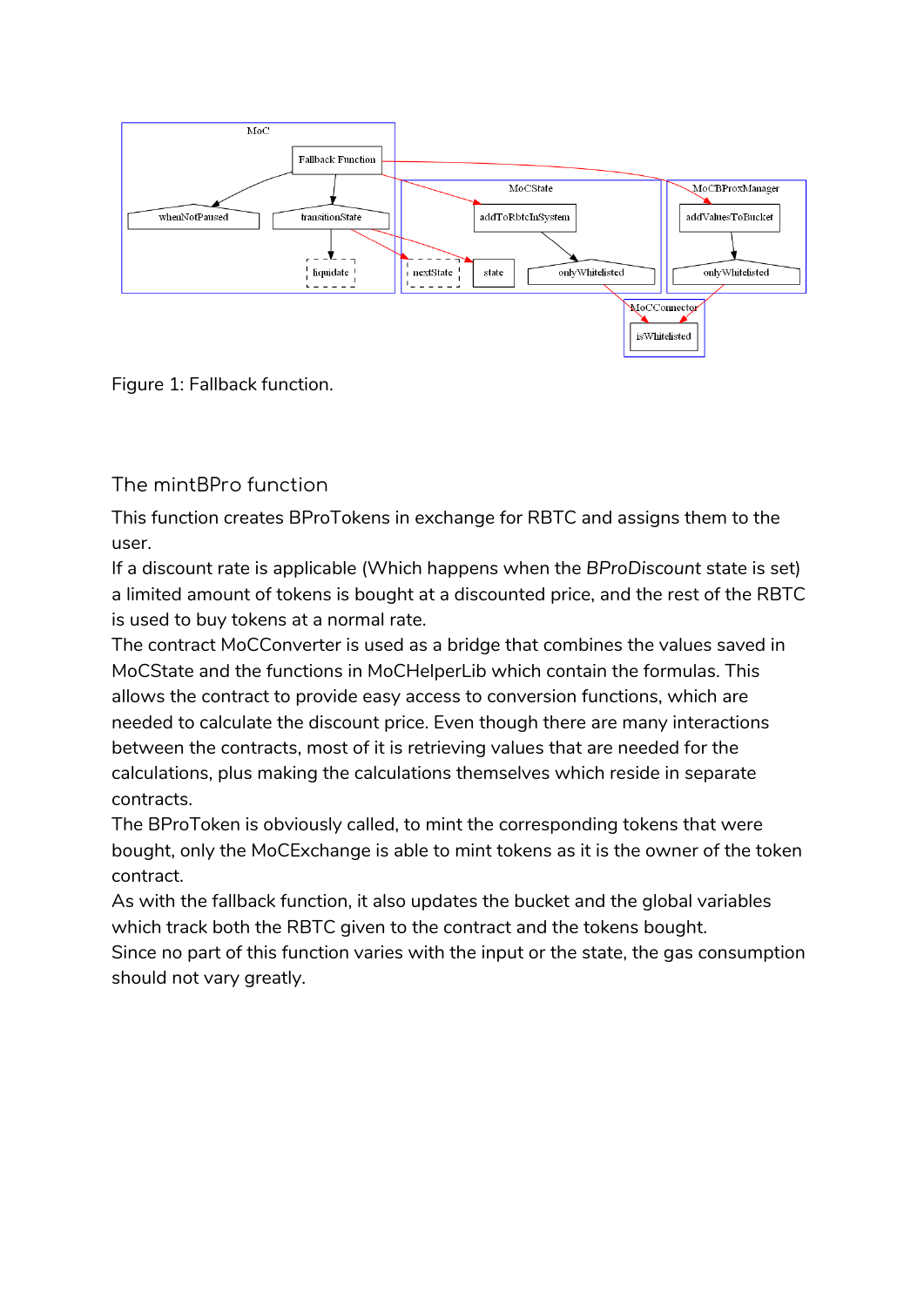

<span id="page-12-0"></span>Figure 2: mintBPro function.

### The mintBProx function

This function creates BProx in exchange of RBTC and assign them to the user. The function *mintBProx* in MoC contract works as a frontend for MoCExchange *mintBProx* which coordinates the calls to other contracts. It calculates the maximum amount of BProx that can be calculated while maintaining the peg of the system and the amount of interest to pay in advance for the allocated BProx instruments. For the calculations the current state is consulted from several contracts MoCState (bitcoin price, leverage level), MoCInrate (interest to pay), DocToken (token supply), MoCSettlement (next settlement block), MoCBProxManager (amount of Doc, BPro and RBTC in the bucket) and BtcPriceProvider (bitcoin price).

Once the amount of BProx and the interests are determined the allocation of BProx and buckets updating is done in the function *assignBProx* and *moveBtcAndDocs* from MoCBProxManager.

Other contracts like MoCInrate, MoCConverter, MoCHelperLib provide helper functions with calculations for intermediate values.

Since no part of the function varies with the input or the state, the gas consumption should be flat. The maximum cost will happen when an inexistent user in the system mint BProx, this is because this task requires allocating storage. But in general the contract mainly does calculations, so gas cost should not be high.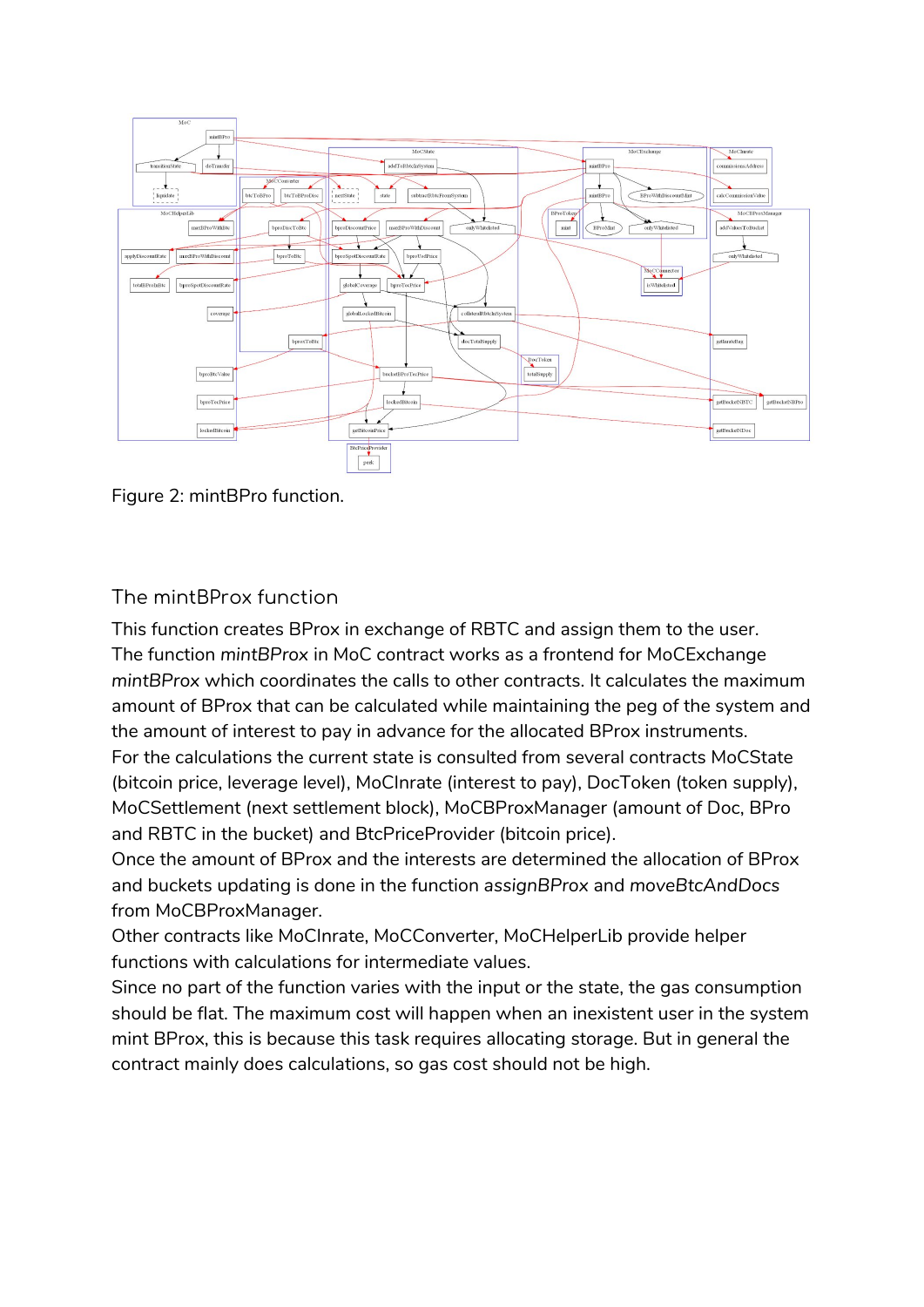

<span id="page-13-0"></span>Figure 3: mintBProx function.

The mintDoc function

This function creates new DoC tokens in exchange of RBTC and assign them to the user.

The MoC contract will execute the function mintDoc in MoCExchange. It calculates the maximum amount of Doc tokens allowed to create while it maintains the peg. If the amount of RBTC sent is more than the amount needed to create new tokens it will be returned to the user at the end.

The new tokens are assigned to the user calling mint from DocToken contract. The minted Doc tokens are added to the bucket C0 in BProxManager contract. Most of the functionality used in this call came from the MoCState contract to consult the state of the system to determine the maximum amount of Doc token available to the user. MoCHelperLib and MoCConverter contract provide helper functions to intermediate calculations.

No large variations should be expected in gas cost, being the maximum when a new user creates tokens because it involves allocating unused storage slots.



Figure 4: mintDoc function.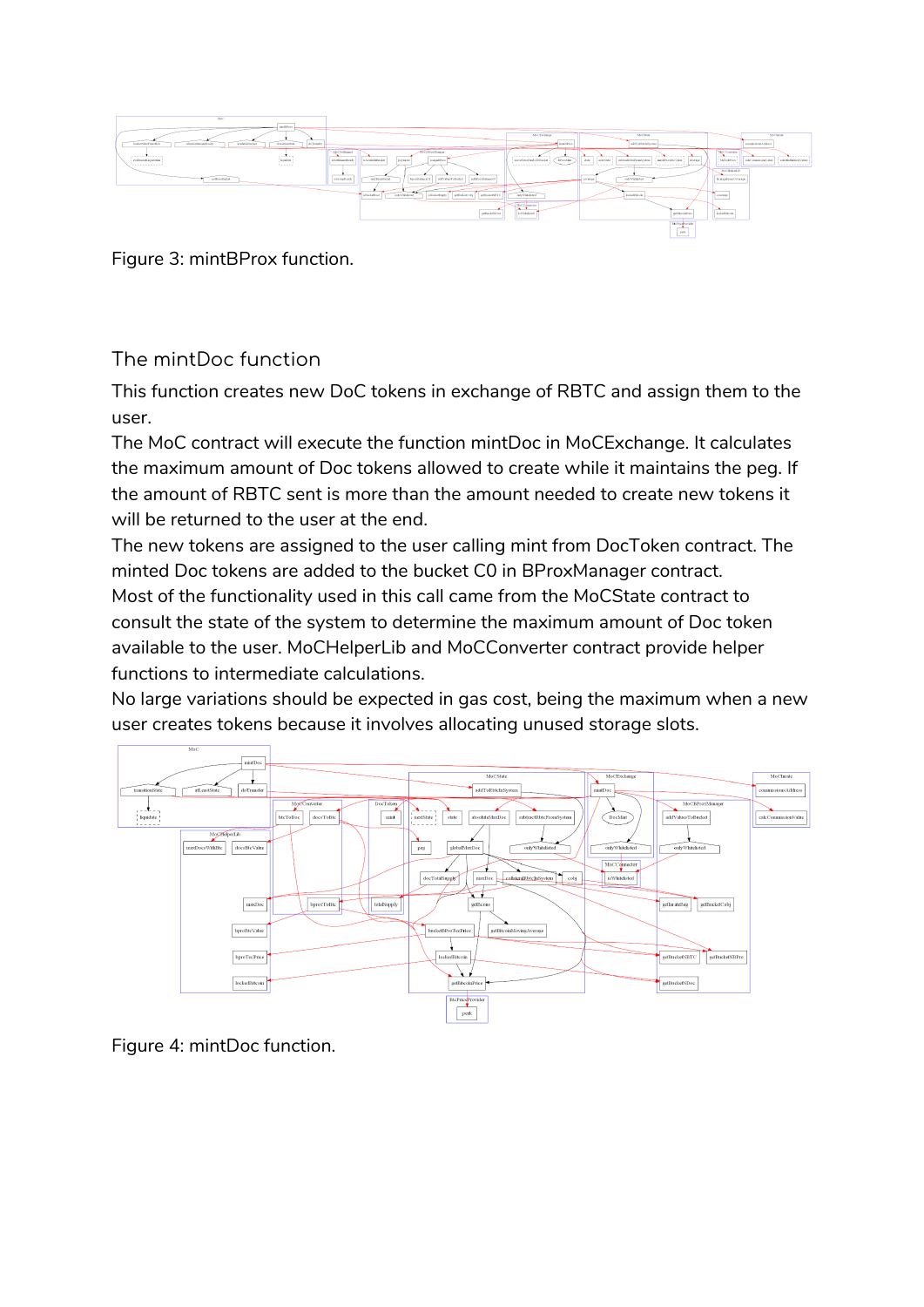### <span id="page-14-0"></span>The redeemBPro function

This function redeems BPro token for RBTC. In order to redeem BPro tokens the system has to be in a healthy state with enough coverage.

The BPro tokens are burned and the RBTC is send to the user. A percentage of the RBTC is discounted as commission and sent a special address.

The MoC contract uses MoCExchange to convert the BPro amount into RBTC and the commission value. MoCExchange calculates the equivalent price of the BPro tokens in RBTC from the state in the contract, making sure it respects the maximum amount of BPro allowed and user balance. MoCExchange will burn the BPro tokens, update the bucket state in MoCBProxManager and generate events signaling the final values.

Once the tokens are burned MoC will send the amount of RBTC calculated to the user and the commission to a separate address.

No large variations should be expected in gas cost since all the operations done by the function have bounded gas use.



<span id="page-14-1"></span>Figure 5: redeemBPro function.

The redeemBProx function

This function redeem BProx tokens for RBTC.

The MoC contract invokes redeemBProx function in MoCExchange. The function in MoCExchange will compute the interest that will receive the user and the commission it will pay. It will also burn the BProx tokens. It updates the bucket that contained the redeemed BProx tokens.

The MoC contract will transfer the RBTC to the user and send the commission to the proper address.



Figure 6: redeemBProx function.